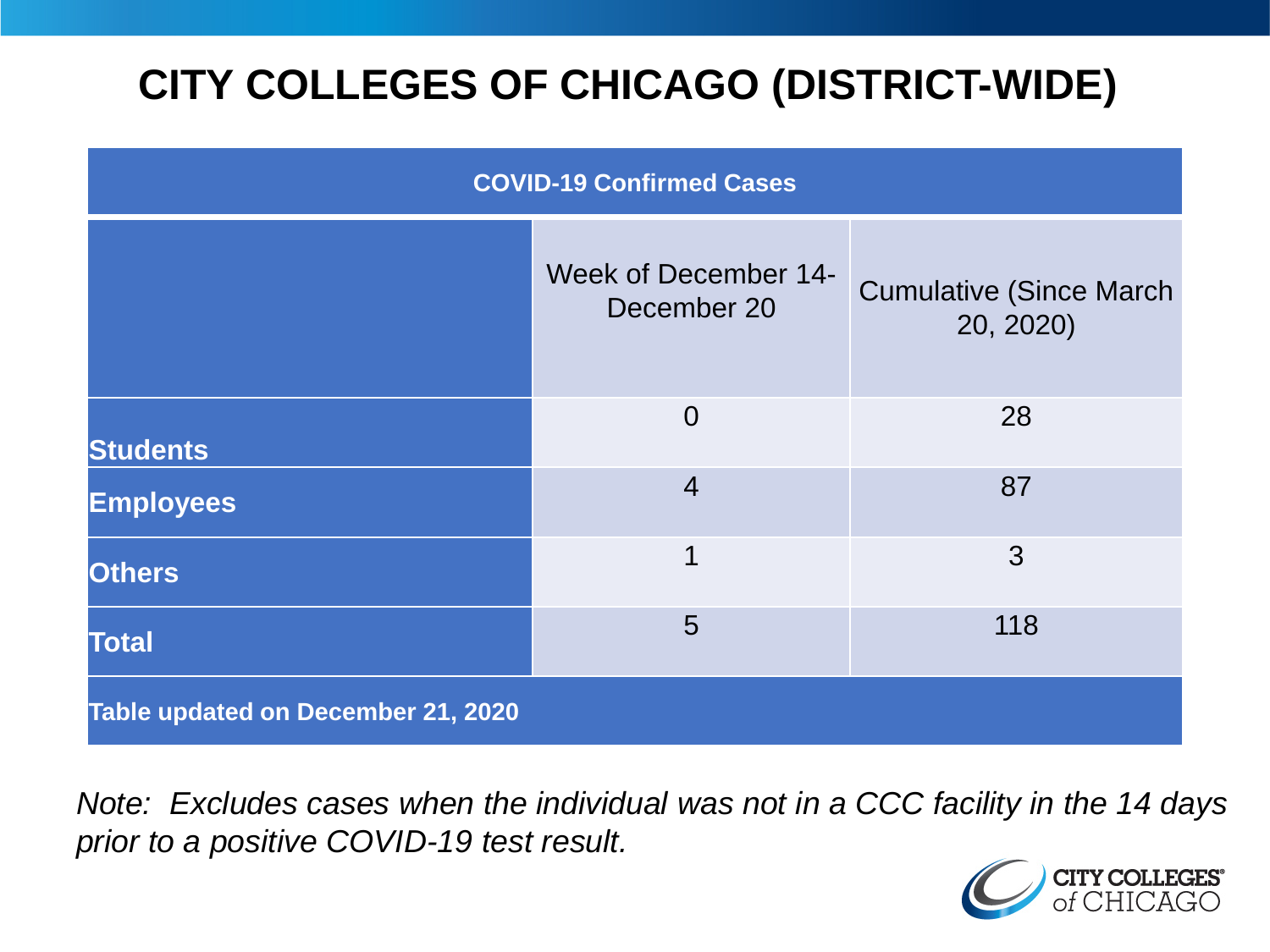## **DALEY COLLEGE**

| <b>COVID-19 Confirmed Cases</b>    |                                            |                                              |
|------------------------------------|--------------------------------------------|----------------------------------------------|
|                                    | <b>Week of December 14-</b><br>December 20 | <b>Cumulative (Since March)</b><br>20, 2020) |
| <b>Students</b>                    | $\Omega$                                   | $\overline{0}$                               |
| <b>Employees</b>                   | $\overline{0}$                             | 12                                           |
| <b>Others</b>                      | $\overline{0}$                             | $\overline{0}$                               |
| <b>Total</b>                       | $\Omega$                                   | 12                                           |
| Table updated on December 21, 2020 |                                            |                                              |

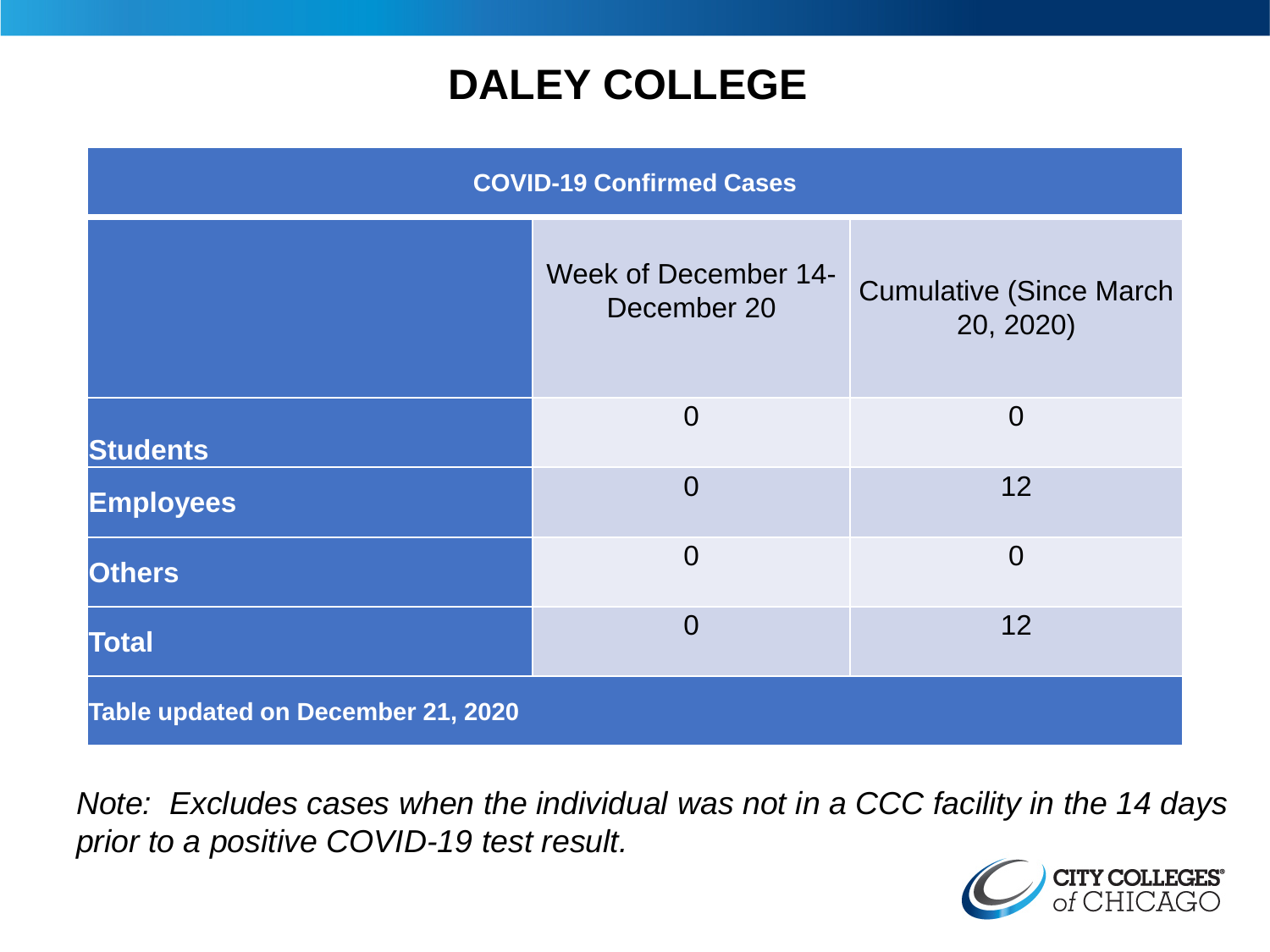## **HAROLD WASHINGTON COLLEGE**

| <b>COVID-19 Confirmed Cases</b>    |                                     |                                              |
|------------------------------------|-------------------------------------|----------------------------------------------|
|                                    | Week of December 14-<br>December 20 | <b>Cumulative (Since March)</b><br>20, 2020) |
| <b>Students</b>                    | $\overline{0}$                      | 5                                            |
| <b>Employees</b>                   | $\Omega$                            | 8                                            |
| <b>Others</b>                      | $\overline{0}$                      | 1                                            |
| <b>Total</b>                       | $\Omega$                            | 14                                           |
| Table updated on December 21, 2020 |                                     |                                              |

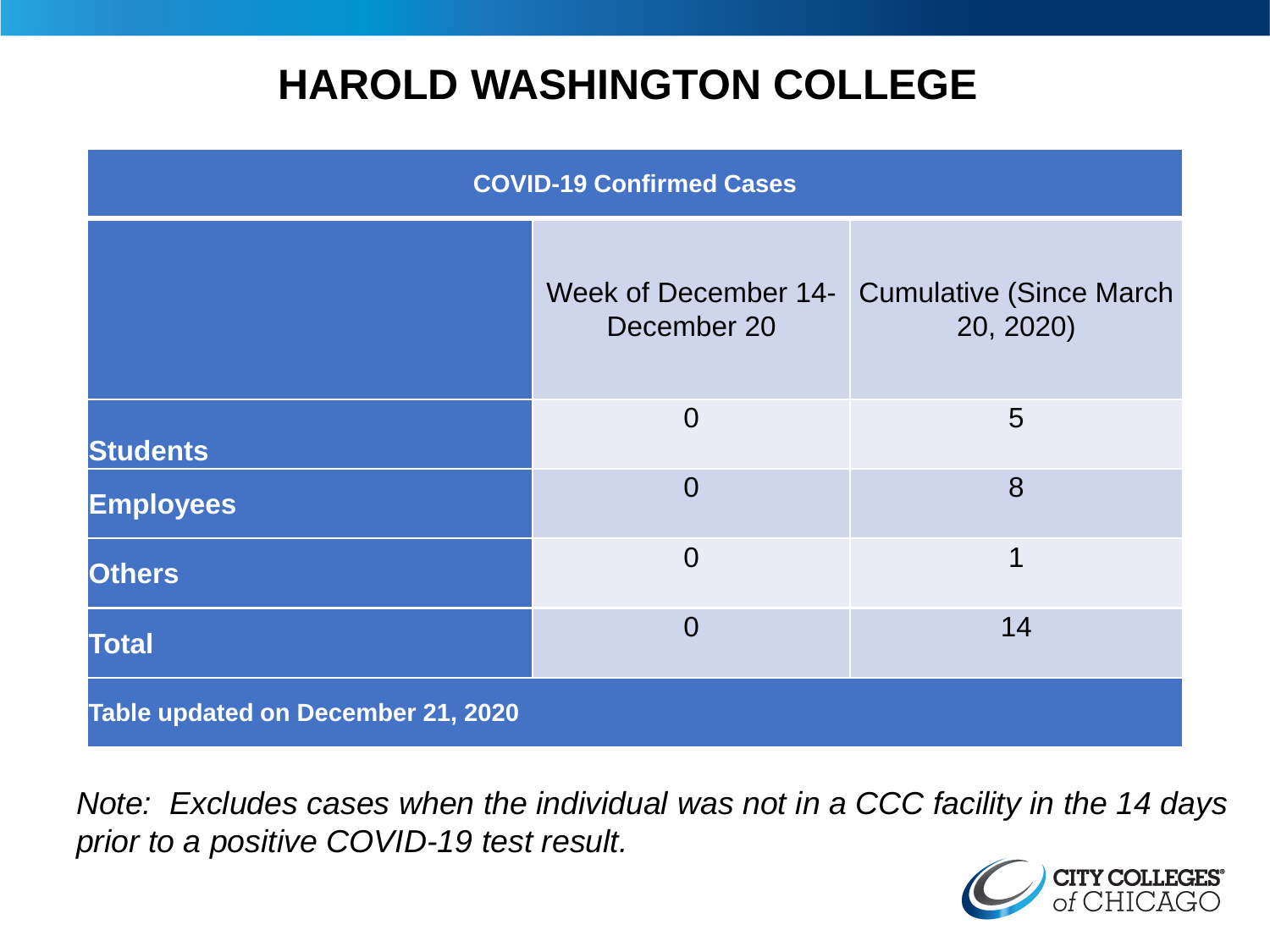## **KENNEDY-KING COLLEGE**

| <b>COVID-19 Confirmed Cases</b>    |                                            |                                              |
|------------------------------------|--------------------------------------------|----------------------------------------------|
|                                    | <b>Week of December 14-</b><br>December 20 | <b>Cumulative (Since March)</b><br>20, 2020) |
| <b>Students</b>                    | $\Omega$                                   | 6                                            |
| <b>Employees</b>                   | $\overline{0}$                             | 14                                           |
| <b>Others</b>                      | $\overline{0}$                             | $\overline{0}$                               |
| <b>Total</b>                       | $\overline{0}$                             | 20                                           |
| Table updated on December 21, 2020 |                                            |                                              |

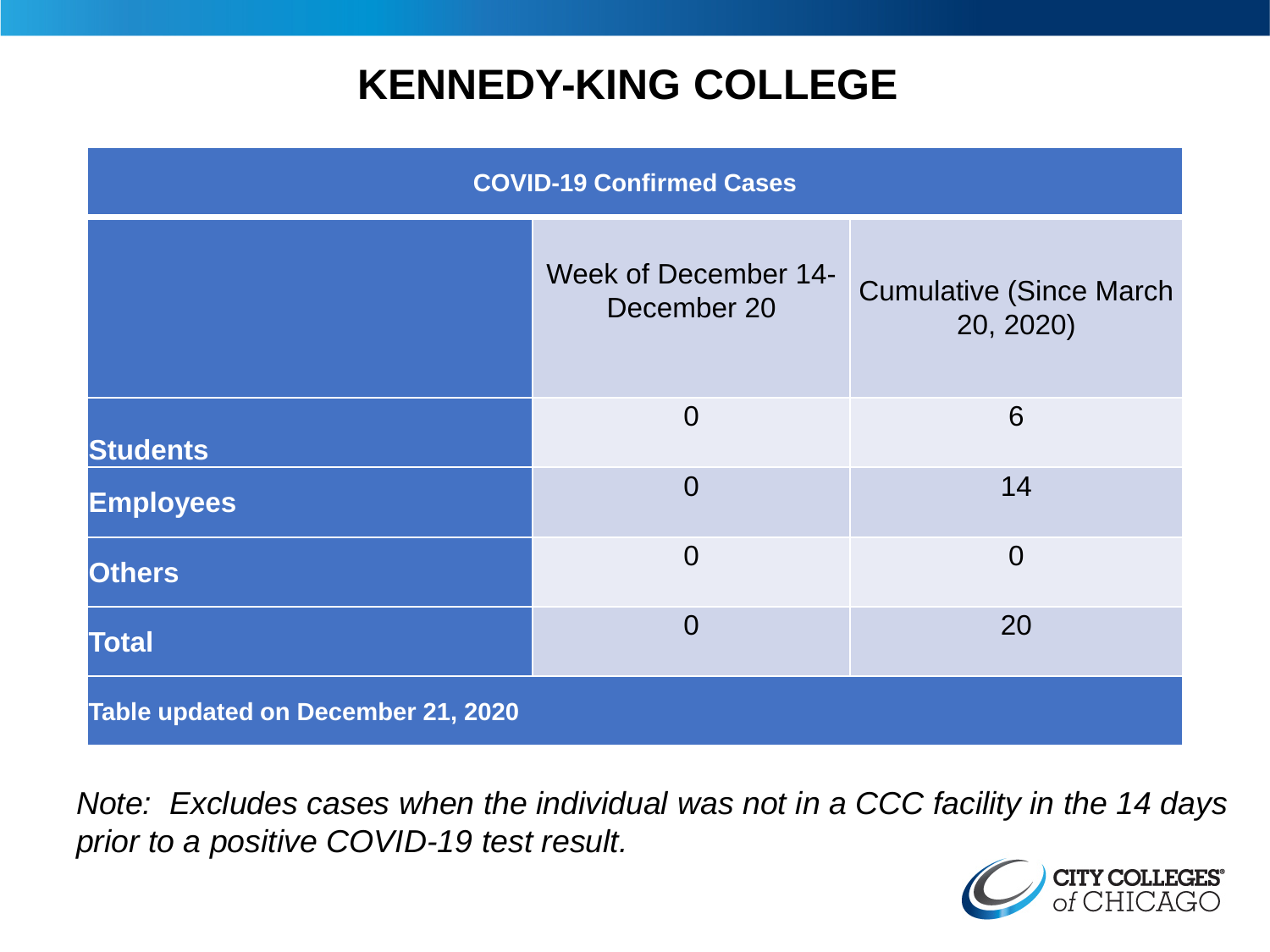# **MALCOLM X COLLEGE**

| <b>COVID-19 Confirmed Cases</b>    |                                     |                                             |
|------------------------------------|-------------------------------------|---------------------------------------------|
|                                    | Week of December 14-<br>December 20 | <b>Cumulative (Since March</b><br>20, 2020) |
| <b>Students</b>                    | $\overline{0}$                      | 14                                          |
| <b>Employees</b>                   | $\Omega$                            | 16                                          |
| <b>Others</b>                      | 1                                   | 1                                           |
| <b>Total</b>                       | 1                                   | 31                                          |
| Table updated on December 21, 2020 |                                     |                                             |

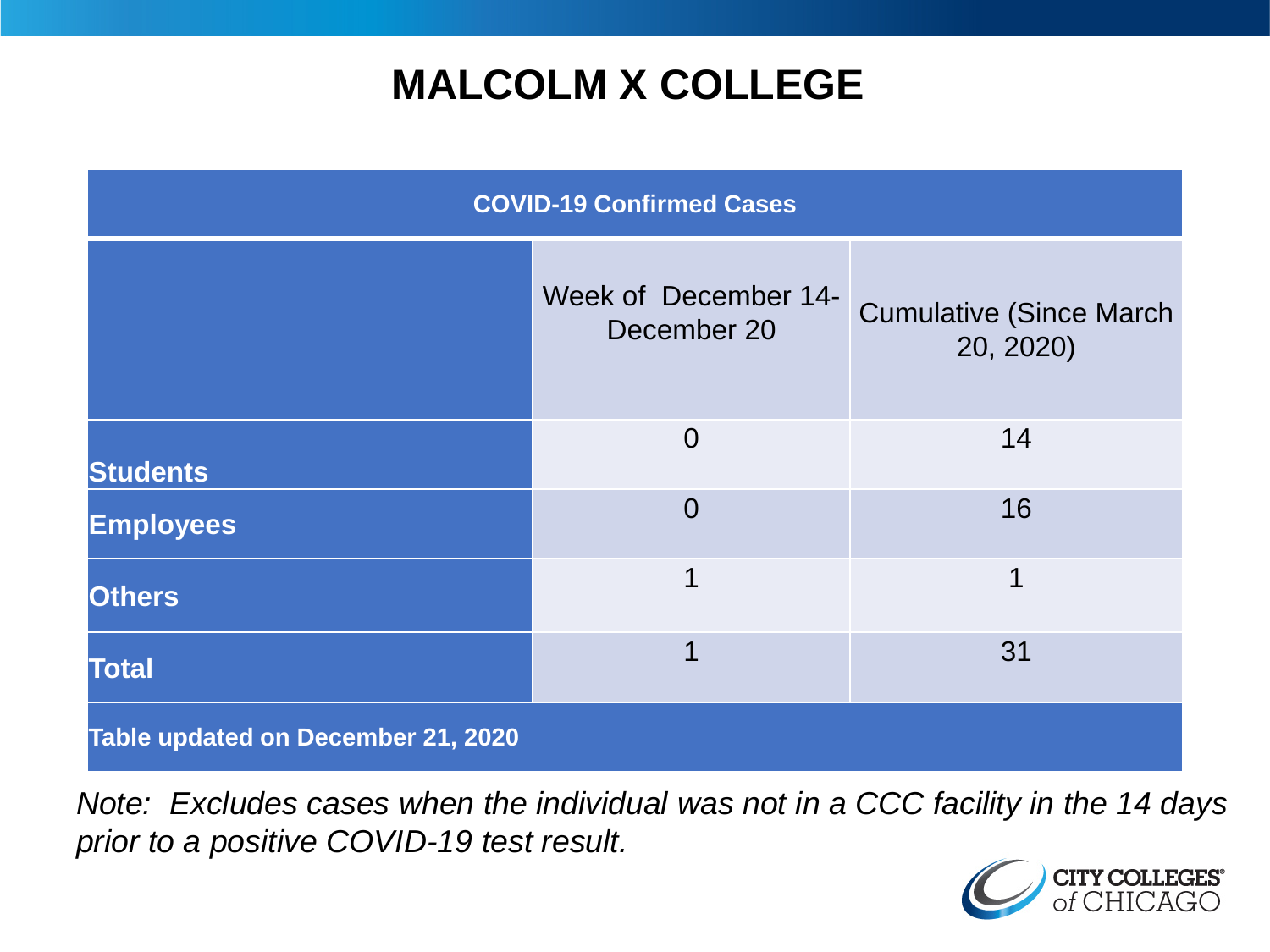# **OLIVE-HARVEY COLLEGE**

| <b>COVID-19 Confirmed Cases</b>    |                                         |                                              |
|------------------------------------|-----------------------------------------|----------------------------------------------|
|                                    | <b>Week December 14-</b><br>December 20 | <b>Cumulative (Since March)</b><br>20, 2020) |
| <b>Students</b>                    | $\overline{0}$                          | 1                                            |
| <b>Employees</b>                   |                                         | 15                                           |
| <b>Others</b>                      | $\overline{0}$                          | $\overline{0}$                               |
| <b>Total</b>                       |                                         | 16                                           |
| Table updated on December 21, 2020 |                                         |                                              |

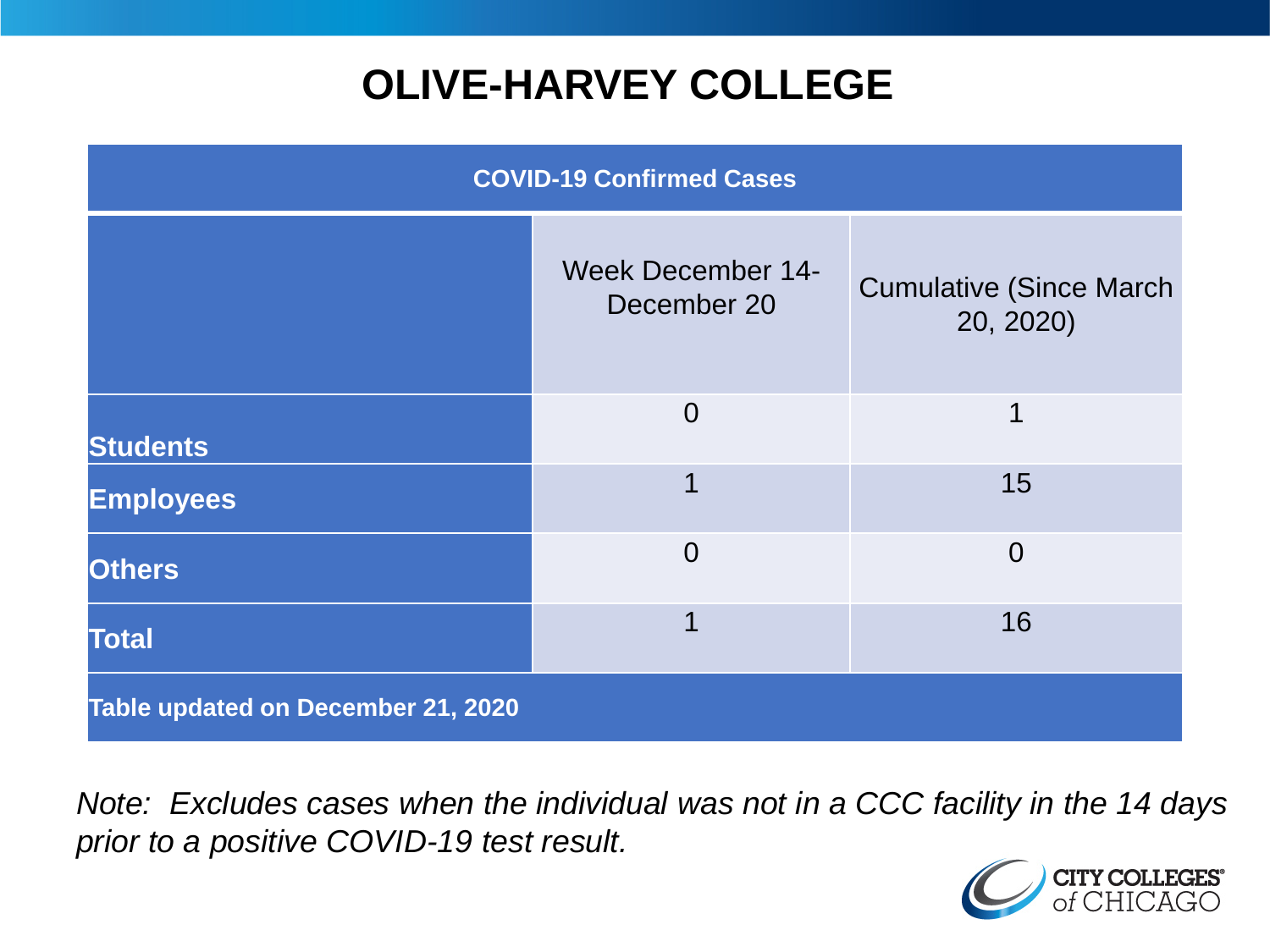## **TRUMAN COLLEGE**

| <b>COVID-19 Confirmed Cases</b>    |                                            |                                              |
|------------------------------------|--------------------------------------------|----------------------------------------------|
|                                    | <b>Week of December 14-</b><br>December 20 | <b>Cumulative (Since March)</b><br>20, 2020) |
| <b>Students</b>                    | $\overline{0}$                             | 1                                            |
| <b>Employees</b>                   | $\overline{2}$                             | 15                                           |
| <b>Others</b>                      | $\Omega$                                   | $\overline{0}$                               |
| <b>Total</b>                       | $\overline{2}$                             | 16                                           |
| Table updated on December 21, 2020 |                                            |                                              |

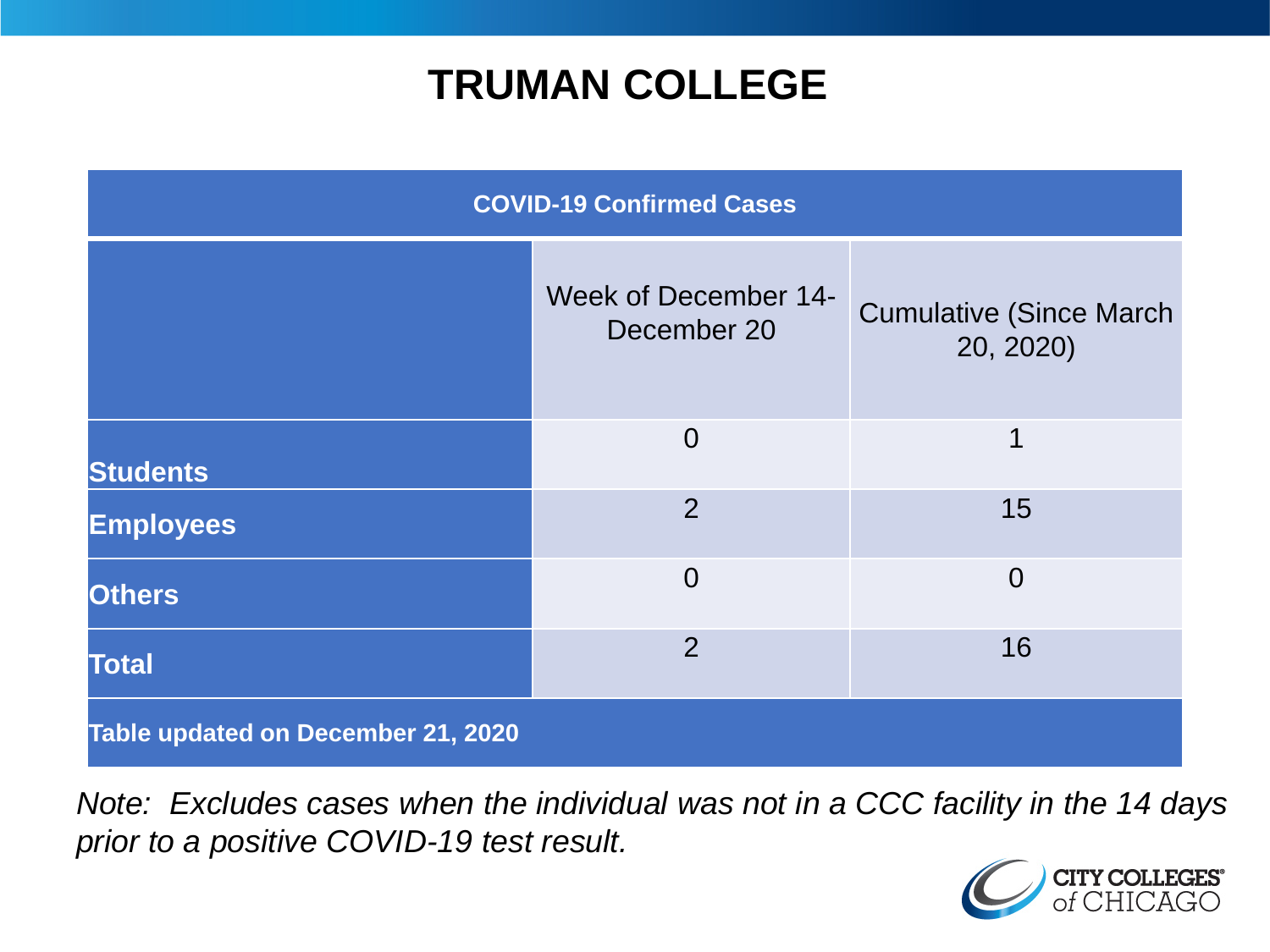## **WRIGHT COLLEGE**

| <b>COVID-19 Confirmed Cases</b>    |                |                                                           |
|------------------------------------|----------------|-----------------------------------------------------------|
|                                    | December 20    | Week of December 14- Cumulative (Since March<br>20, 2020) |
| <b>Students</b>                    | $\overline{0}$ | 1                                                         |
| <b>Employees</b>                   |                | 7                                                         |
| <b>Others</b>                      | $\overline{0}$ | $\Omega$                                                  |
| <b>Total</b>                       |                | 8                                                         |
| Table updated on December 21, 2020 |                |                                                           |